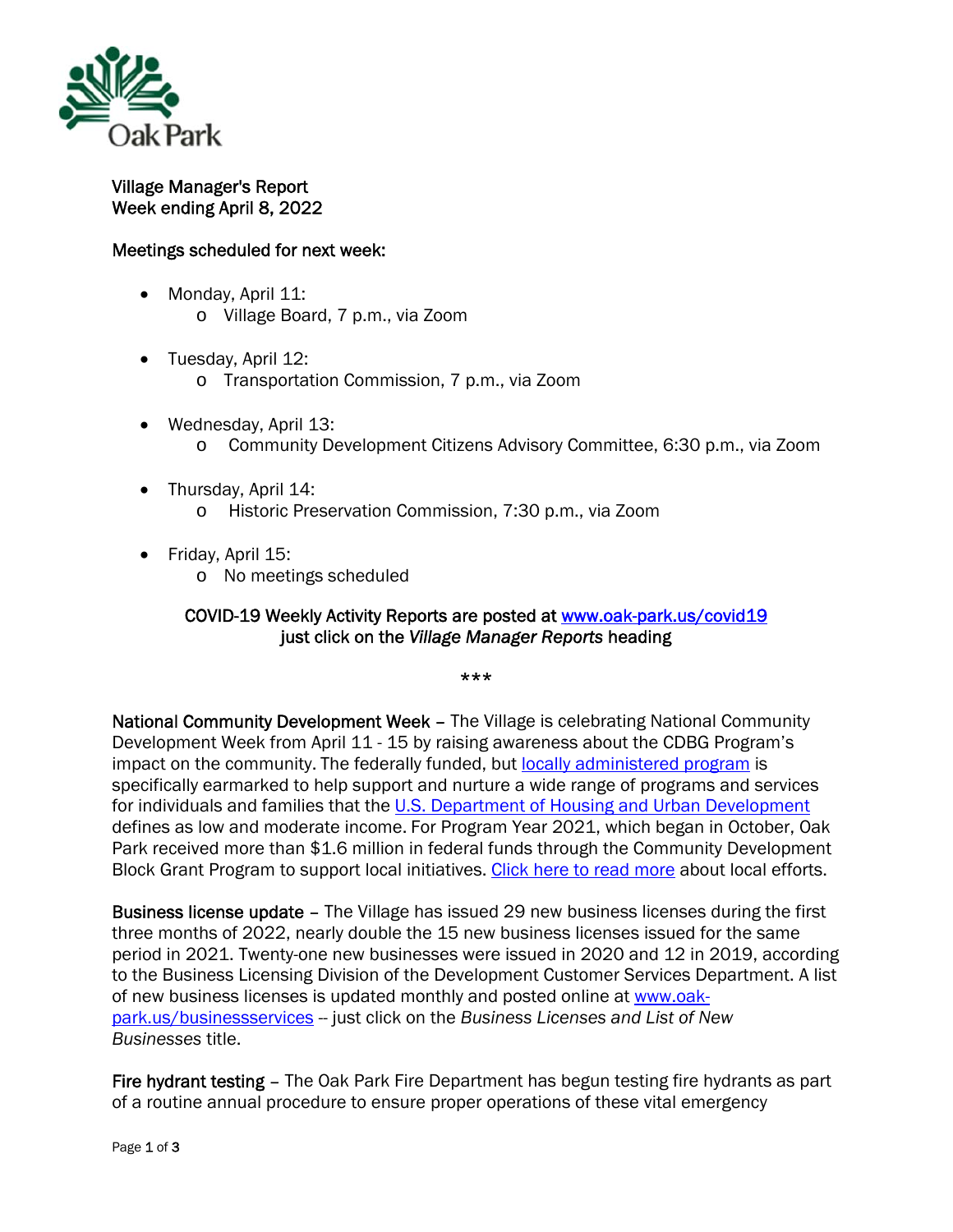response devices. Over the next few weeks, crews will be out in the community inspecting, flushing and measuring flow rates on all 1,240 fire hydrants in the Village. Residents on the same supply line as a hydrant being tested may notice cloudy water the first time a tap is opened after a nearby test, but the water should clear up if the tap is allowed to run for a few minutes. Click here to read more about the procedure…

ZBA actions – The Zoning Board of Appeals approved two variance applications this week – one for a 12-foot wall on Park District property and the other to allow a ground-floor real estate office within a downtown business district. The Park District sought a variance from the Zoning Code that limits fences and walls located more than 35 feet from a front lot line to eight feet tall. The proposed wall, which will feature a mural, will be part of a parking lot being added to the rear of its administrative building at 228-230 Madison St. Compass Realty sought a variance to open an office on the ground floor at 803 Lake St., which is a prohibited use within 50 feet of a street line in DT-1 and DT-2 Downtown Sub-Districts. The ZBA voted  $5 - 1$  to approve the Park District request and  $6 - 0$  to approve the Compass request.

Voter registration underway – The Village Clerk is reminding residents who plan to vote in the June 28 Gubernatorial Primary, but are not yet registered, that they can get help from her office. As the local election authority, the Village Clerk registers voters for local, state and federal elections from 9 a.m. to 5 p.m., Monday through Friday at Village Hall. If a currently registered resident moves even within Oak Park, the registration information must be transferred to the new address. Residents may call 708.358.5672, email clerk@oakpark.us or visit www.oak-park.us/clerk for more information on identification requirements. The Cook County Clerk also offers a wide range of election information and services at www.cookcountyclerkil.gov/elections. In a related matter, planning is underway to offer early voting at Village Hall June 13 – 27.

New waste hauler on the job - The Village's new trash and recycling hauler, Lakeshore Recycling Systems (LRS), is now servicing residential properties with five or fewer units that are part of the municipal refuse hauling contract. The hauler change, the first in Oak Park since the 1990s, went into effect April 1. The change should have been seamless for most residents. Collection dates and rates and even the collection carts did not change, nor did related services like composting and collection of electronic and hazardous waste, yard waste and bulk items. Complete details about LRS's Oak Park collection program is posted online at www.lrsrecycles.com/oakpark.

Alleys improvements – Work is underway in the alley between Elmwood and Ridgeland avenues by Randolph and Pleasant streets. Once this alley is complete, crews will begin working on the alley between Iowa Street and Chicago Avenue by Austin Boulevard and Humphrey Avenue. Weather permitting, crews will begin work Monday (April 11) on the north-south alley between East and Fair Oaks avenues south of Chicago Avenue. Notices and parking passes are distributed to affected residents two weeks prior to any disturbance.

LeMoyne Parkway sewer – Traffic control and lane closures are expected to begin next week for the sewer improvement project on LeMoyne Parkway. Work will begin at East Avenue and